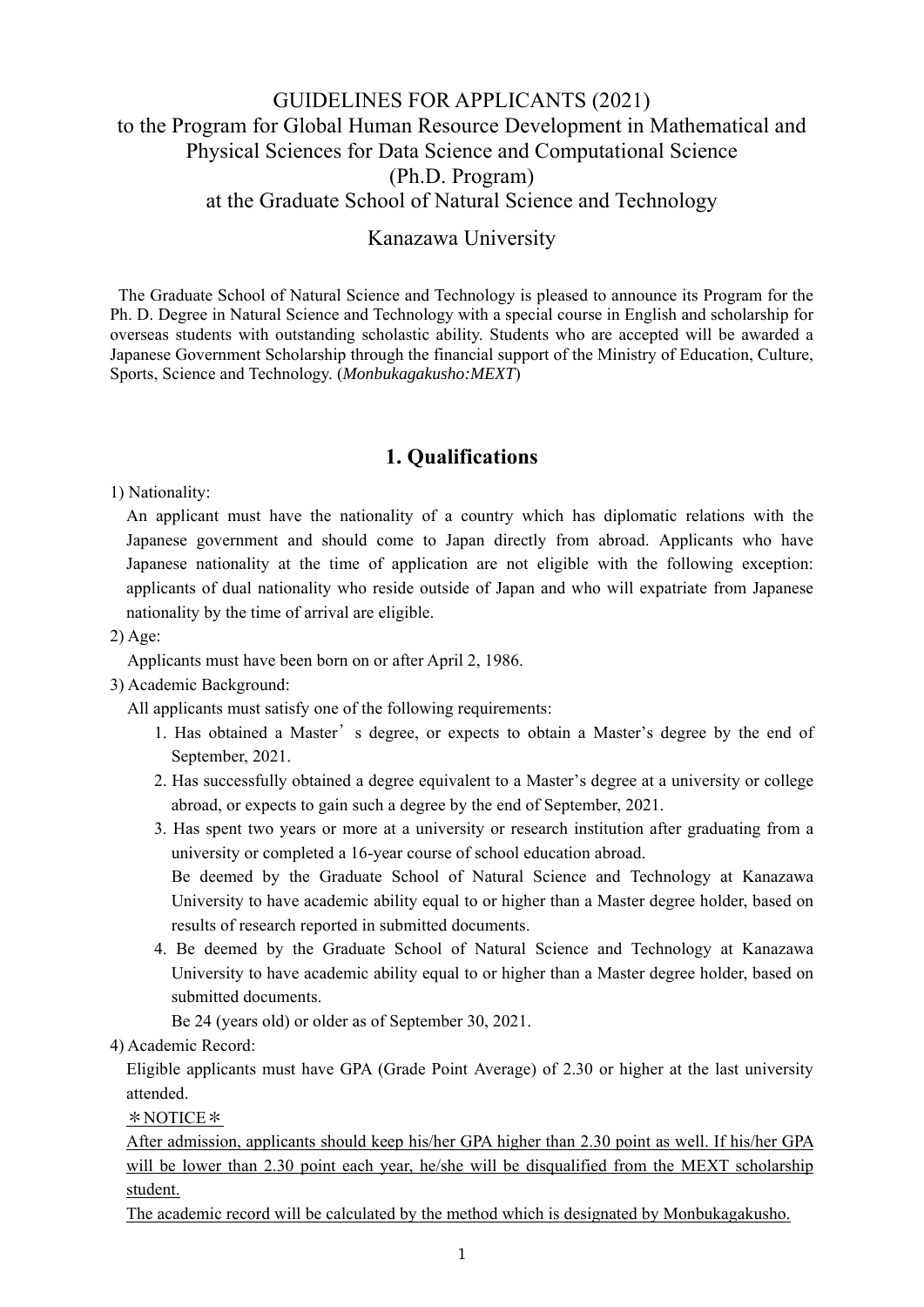|               | Grade Point  |              |             |             |              |
|---------------|--------------|--------------|-------------|-------------|--------------|
| 4-point scale |              | Excellent    | Good        | Average     | Fail         |
| 4-point scale |              | А            | B           | C           | D            |
| 4-point scale |              | $80 - 100\%$ | $70 - 79\%$ | $60 - 69\%$ | $0\sim 59\%$ |
| 5-point scale | S            | A            | В           | C           | F            |
| 5-point scale | A            | В            |             | D           | F            |
| 5-point scale | $90 - 100\%$ | $80 - 89\%$  | $70 - 79\%$ | $60 - 69\%$ | $0\sim 59\%$ |
| Point value   |              |              |             |             |              |

Method to Determine GPA

(number of 3 point grades) x  $3 +$  (number of 2 point grades) x 2 (number of 1 point grades) x  $1 +$  (number of 0 point grades) x 0

Total number of grades (including those with a value of 0)

5) Language:

The thesis work will be carried out in English.

 An applicant must have enough English skills to conduct academic research and education. An applicant is required to satisfy any of the following conditions.

- 1. An applicant who has a score of any test of English language ability equivalent to / higher level than Common European Framework of Reference for Languages (CEFR) B2, the test date must be after January 1, 2019.
- 2. An applicant who completed the curriculum which meets the qualification to enter Japanese Doctoral course of graduate school, in an institution where main instruction was in English.
- 3. An applicant who can be concluded that he/she has English ability equal to or more higher than 1.

\*If you want to convert your English scores into CEFR, please refer to the website below. https://www.mext.go.jp/component/a\_menu/education/micro\_detail/\_\_icsFiles/afieldfile/2019/0

9/24/1420500\_3.pdf

6) Health:

All applicants should submit a Certificate of Health by a qualified and recognized physician.

7) Arrival in Japan:

All applicants must arrive in Japan between September 17, 2021 and October 14, 2021.

8) Other:

Applicants who meet any of the following conditions are not eligible. If this is identified after acceptance of the scholarship, the grantee will be required to withdraw from the scholarship:

- 1. Those who are military personnel or military civilian employees at the time of their arrival in Japan and the scholarship period;
- 2. Those who cannot arrive in Japan during the period designated by MEXT or the accepting university;
- 3. Those who are a previous recipient of Japanese Government (MEXT) Scholarship (including those who declined after arrival). However, this does not apply to the people who have educational research experience or work experience more than three years from the first day of the month following the final payment of the previous scholarship to the beginning of the payment of the scholarship, as of October 1, 2021, and the past recipients of Japanese studies scholarships (who have graduated or are going to graduate from universities in their home countries), or of Japan-Korea Joint Government Scholarship Program for the Students in Science and Engineering Departments, or in the Young Leaders Program;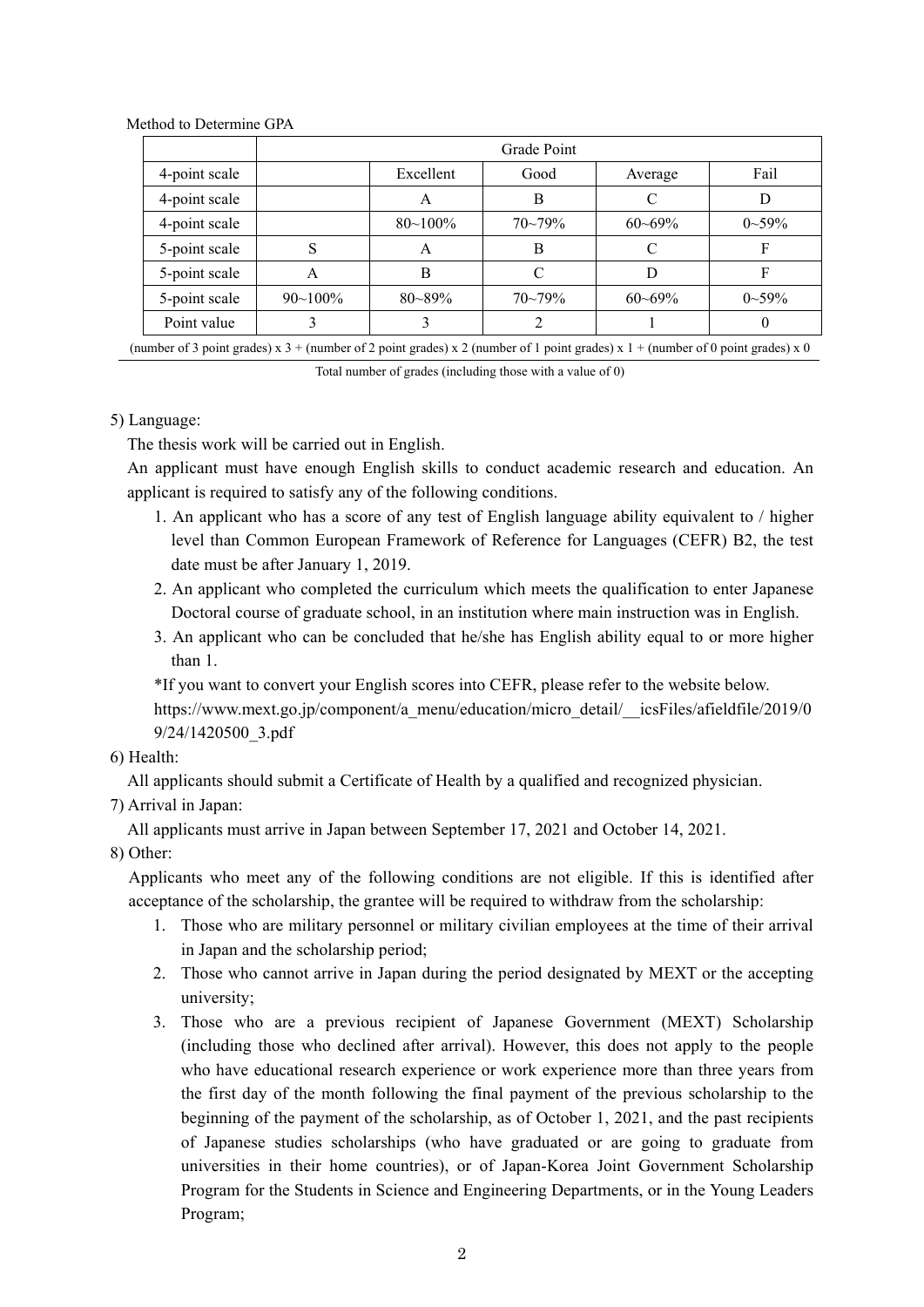\* MEXT Honors Scholarship is not Japanese Government (MEXT) Scholarship, so the past recipient can also apply.

- 4. Those who are applying for other programs of Japanese Government (MEXT) Scholarship for 2021;
- 5. Those who are already enrolled in a Japanese university or other type of school with a residence status of "Student," or who are enrolled, or plan to enroll, in a Japanese university or other type of school as a privately-financed international student from the time of application until the beginning of the payment of the scholarship. However, this does not apply to the people who, even though they are currently studying as a privately-financed student in Japan, will certainly complete their studies before the beginning of the payment of the scholarship and return to their home country;
- 6. Those who are planning to receive scholarship money from an organization other than MEXT (including a government organization of the applicant's country) after the beginning of the payment of Japanese Government (MEXT) Scholarship;
- 7. Those who are expected to graduate at the time of application, and cannot satisfy the qualifications and the conditions related to academic background by the deadline given;
- 8. Applicant of dual nationality who cannot prove their expatriation of the Japanese nationality by the time of arrival; or
- 9. Those who are scheduling, at the time of application, long-term research activities (internship, fieldwork etc.) outside of Japan or leave of absence.

#### **2. Enrollment**

Maximum Three research students will be accepted. (Mainly students from ASEAN)

#### **3. Scholarship Benefits**

1) Stipend: 145,000 yen per month (subject to change)

※Stipend will be paid for 3 years from October 2021 to September 2024. The recipient who is admitted into the Ph. D. program of Kanazawa University will not be able to extend his/her term of scholarship.

MEXT strictly requires that students admitted into this program complete their Ph.D. studies within three years from the start of their financial support.

- 2) Travel expenses: round-trip airfare between the applicant's country and Japan
	- Transportation to Japan: The grantee will be supplied with an economy class air ticket from the international airport nearest to his/her address at the time of leaving his/her country to an international airport in Japan, such as Kansai International Airport. Domestic flight fee, airport usage fee, airport tax, etc., will NOT be covered. (The address in the country of the grantee's nationality stated in the application is in principle considered as the "Address at the time of leaving your country", ex his/her family's house). Air travel from a country other than the grantee's nationality will not be covered.
	- Transportation from Japan: The grantee who returns to his/her home country within the last-payment month of his/her scholarship will be provided, upon application, with an economy class air ticket from an international airport in Japan to the international airport nearest to his/her home address.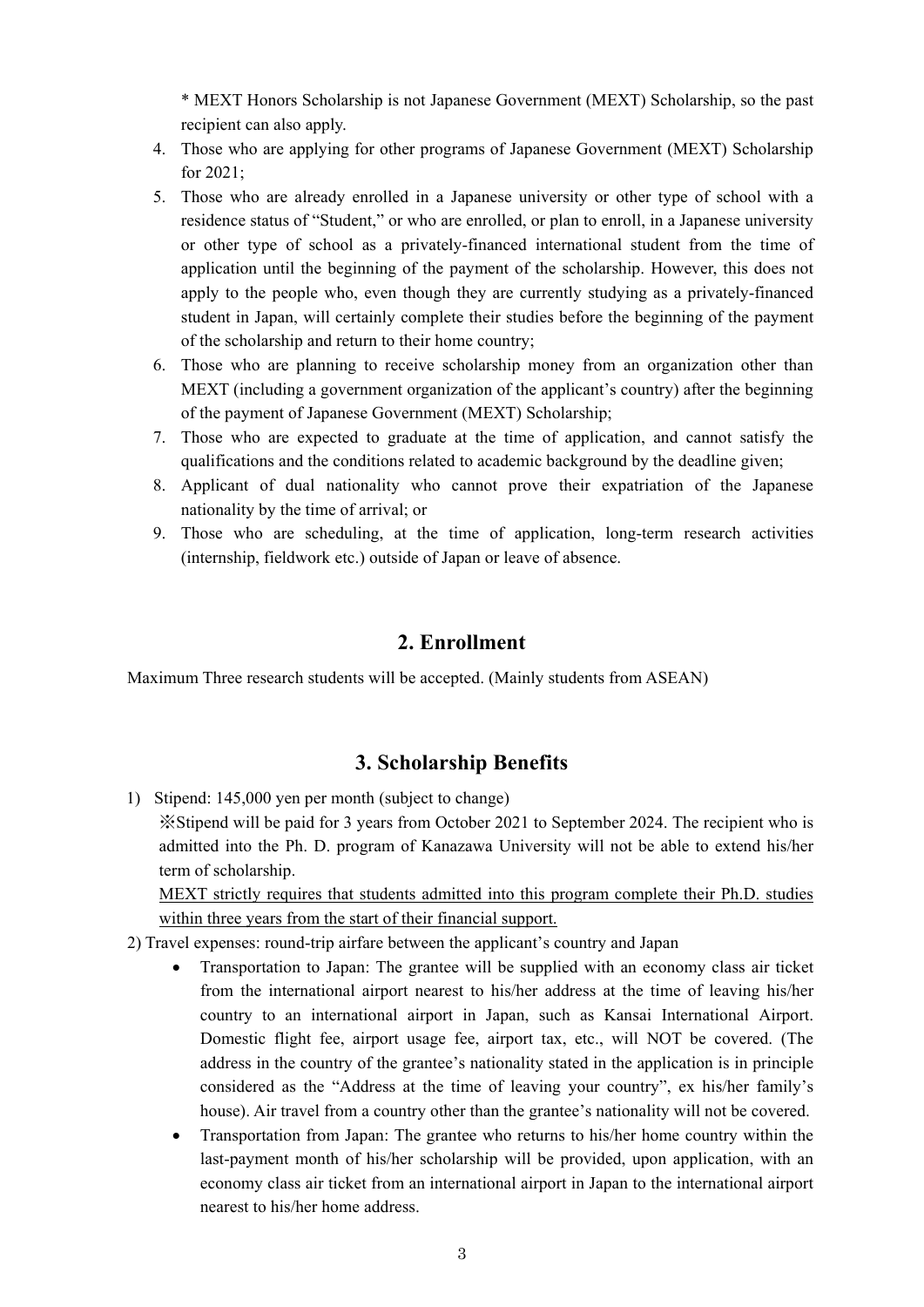Note 1: The cost of any aviation and accident insurance for travel to and from Japan shall be paid by the grantee.

Note 2: If a grantee continues to stay in Japan after the scholarship period has ended, he/she will not be paid travel expenses to return home for a temporary visit.

3) Admission/Tuition fee: waived.

### **4. Application Procedures**

 The following documents must be submitted in either English or Japanese on A4-sized papers. If this is not possible, you must attach English or Japanese translations to each document.

- 1) Cover sheet (use the formats supplied)
- 2) Application form (use the formats supplied, both sides printing)
- 3) Field of Study and Research Plan (use the formats supplied, both sides printing)
- 4) Photocopy of the university diploma (certificate of degree), or a certified letter from the university at which the applicant is currently enrolled, stating the expected graduation date.
- 5) Official academic transcript in your Master's program.
- 6) Photocopy of a passport or birth certificate or certificate of citizenship of the applicant's home country.
- 7) A letter of recommendation written by the President, Dean or Director of the institution addressed to the President of Kanazawa University (use the format supplied)
- 8) Photographs (4.5×3.5 cm; upper front figure without a hat) taken within the past 6 months. Name and nationality must be indicated on the back. The photographs should be pasted on the specified place of the application form (2).
- 9) A summary of the Master's thesis written in English.
- 10) Acceptance letter written by a prospective academic advisor from Kanazawa University (an emailed one is also available).
- 11) Documents certifying that the applicant meets the requirements of the language ability described on page 2
- 12) For those who are currently employed, a letter of release /recognition from their supervisor, recognizing their right to apply and/or pursue further education in Kanazawa University
- 13) Certificate of health (to be completed by the examining physician)
- 14) Pledge to the President (use the format supplied)
- 15) Pledge to the Director (use the format supplied)
- ※ The academic transcripts of the last university attended must show the grade scale applied and the grades earned by the applicant on all the subjects studied. If it is impossible to calculate your GPA, for example because your grade is judged only by pass / fail etc., please include in "7) A letter of recommendation" the meaning that your academic record is in the top 30% of faculty, university or graduate school.
- ※ Submit the following documents as "11) Documents certifying that the applicant meets the requirements of the language ability".
	- [1] A certificate stating that the main instruction is English, from an institution you have completed / will have completed which meets the qualification to enter Japanese Doctoral course of graduate school.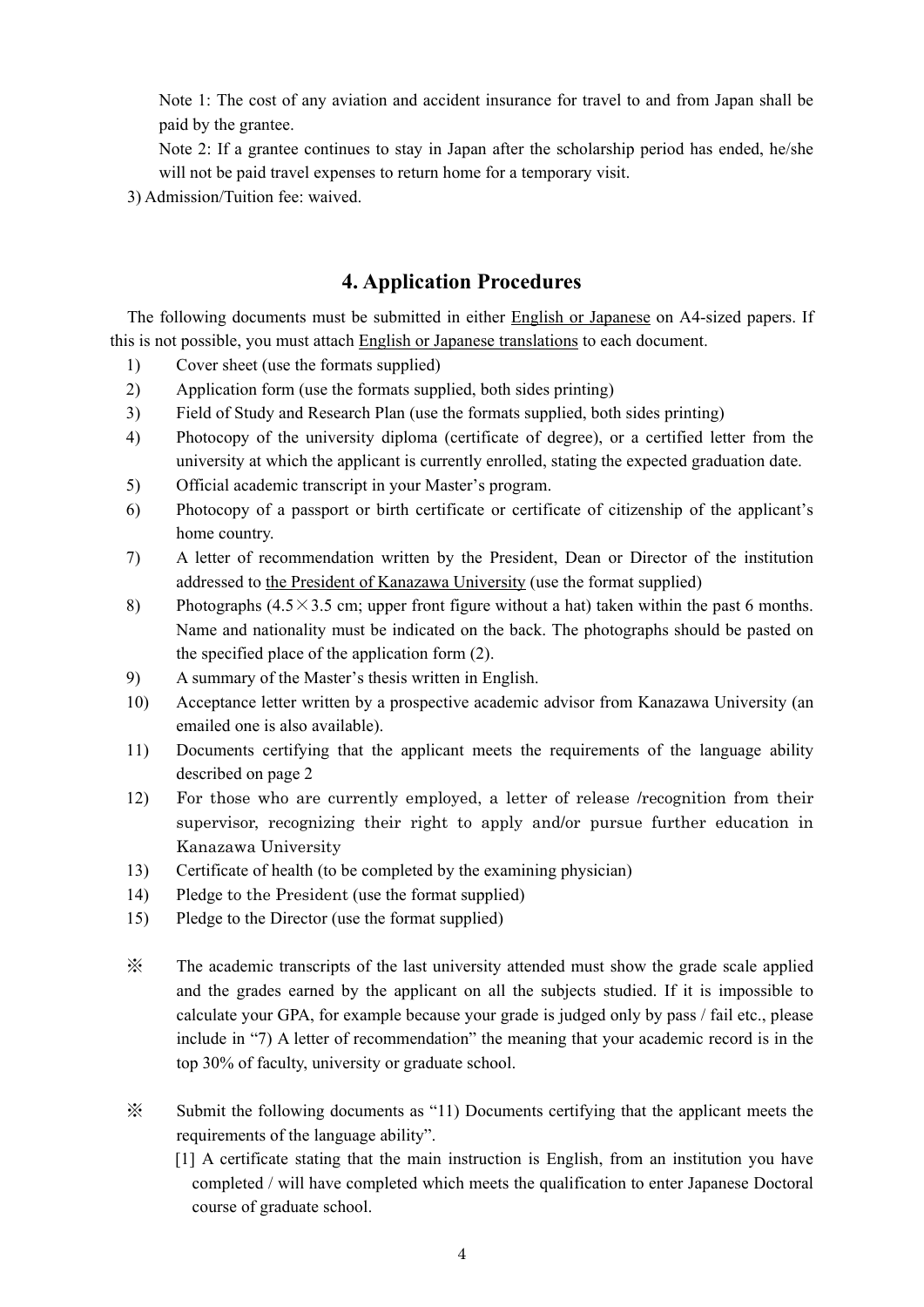And / or

[2] An original score of any test of English language ability such as TOEFL-iBT or IELTS. In case you cannot submit both [1] and [2], submit any documents showing your English ability.

The application documents must be submitted by email to the address below **by 16:30(JST) on January 29, 2021**, include "[MEXT GHR]" in the subject header. The originals of the documents submitted by email must be sent by registered air mail after receiving a notification of application complete.

Email address: s-nyusi@adm.kanazawa-u.ac.jp

Application period: from 9:00(JST) on January 12, 2021 to 16:30(JST) on January 29, 2021 ※Applications will not be accepted if any of the above documents are incomplete, incorrect or not supported by evidence. Those not meeting the specified deadline will not be accepted.

#### **5. Notes**

- 1) All applicants must keep in close contact with their prospective academic advisors at Kanazawa University to formulate their research plan.
- 2) Once submitted no documents will be returned.
- 3) After an applicant has agreed to accept the scholarship, he/she may not change their host institution in Japan.
- 4) The scholarship may be terminated in the following cases:
	- 1. Any information supplied with the application is later found to be false. Admission can be canceled any time after enrollment.
	- 2. They violate the pledge declared to the MEXT.
	- 3. They are subjected to a disciplinary punishment or judged by the faculty as not being able to continue the program.
	- 4. If it becomes definitive that they will not be able to graduate (or complete his/her course) within the standard course term because of his/her poor academic achievement or suspension.
	- 5. They quit Kanazawa University.
	- 6. They transfer to another university.
	- 7. They change the status of residence to one other than "college student".
	- 8. They receive financial support from their government or other organizations (except for a scholarship designated for research expenses).
	- 9. At each point in every one years, the recipient's GPA fell below 2.30. This GPA will be calculated by the method which is designated by Monbukagakusho.
- 5) The scholarship will be suspended if a leave of absence occurs or when the student fails to attend the university for a long time.
- 6) Applicants are expected to learn and understand the geography, climate, customs and traditions of Japan as well as the rules of Kanazawa University. Although the thesis work can be carried out in English, it is recommended to get accustomed to the Japanese language essential for daily life.
- 7) Do not use erasable ball-point pens for application documents.